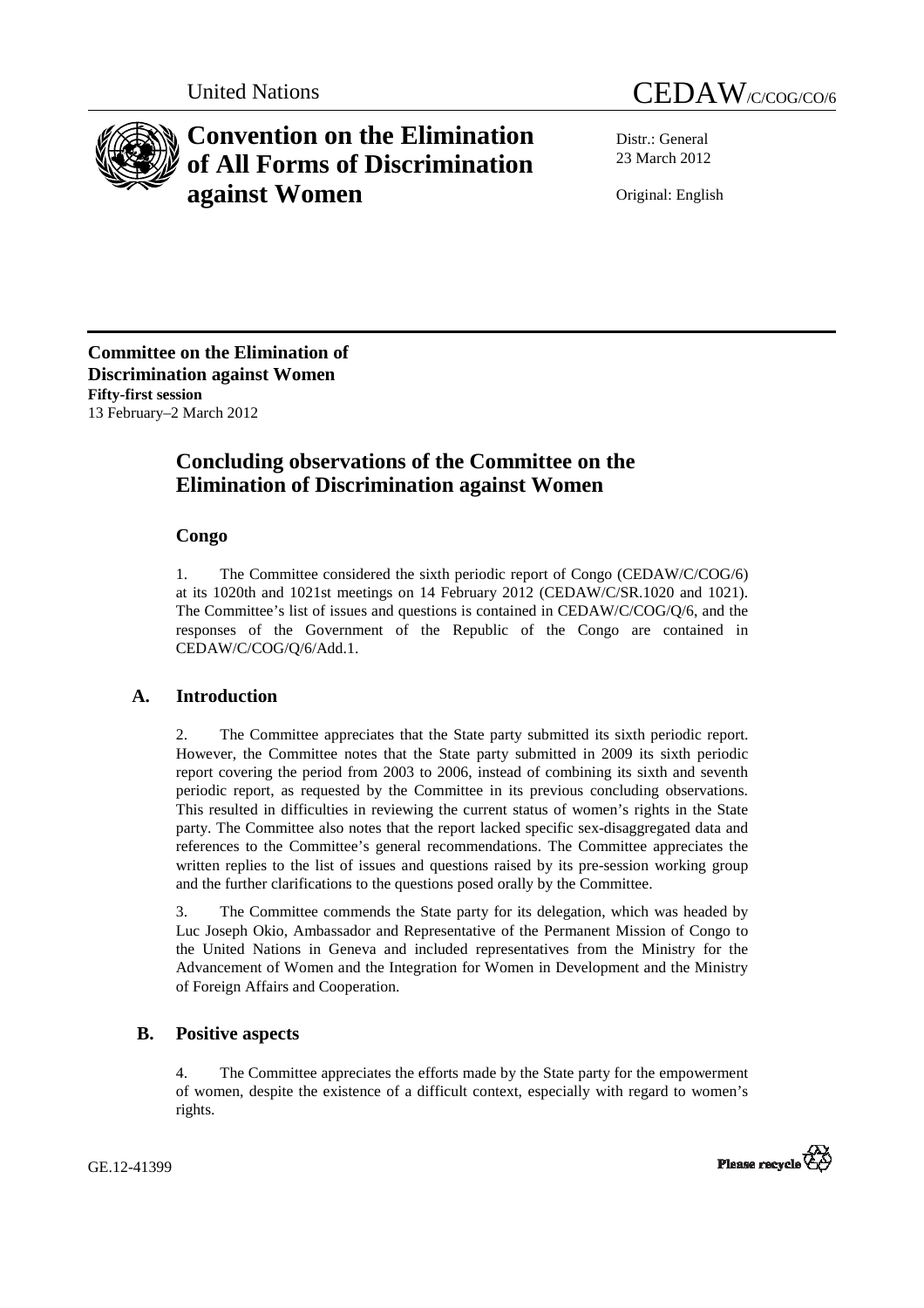5. The Committee welcomes the establishment of the Ministry for the Advancement of Women and the Integration for Women in Development. It also welcomes the development in 2008 of a national gender policy and its 2009–2019 Plan of Action.

6. The Committee notes with appreciation the adoption of the Electoral Law 005/2007 of 25 May 2007 establishing a 15 per cent quota for women in National Assembly and Senate and a 20 per cent quota for women in local elections.

7. The Committee also notes with satisfaction that, in the period since the consideration of the previous report, the State party has acceded to:

(a) Optional Protocol to the Convention on the Rights of the Child on the sale of children, child prostitution and child pornography, in 2009; and

(b) Optional Protocol to the Convention on the Rights of the Child on the involvement of children in armed conflict, in 2010.

8. The Committee welcomes the oral commitment of the delegation to ratifying the Optional Protocol to the Convention on the Elimination of All Forms of Discrimination against Women, the Convention on the Rights of Persons with Disabilities, the United Nations Convention against Transnational Organized Crime and the Protocol to Prevent, Suppress and Punish Trafficking in Persons, Especially Women and Children, supplementing the United Nations Convention against Transnational Organized Crime.

## **C. Principal areas of concern and recommendations**

9. **The Committee recalls the obligation of the State party to systematically and continuously implement, without delay, all the provisions of the Convention and views the concerns and recommendations identified in the present concluding observations as requiring the priority attention of the State party. Consequently, the Committee urges the State party to focus on those areas in its implementation activities and to report on actions taken and results achieved in its next periodic report. The Committee calls upon the State party to submit the present concluding observations to all relevant ministries, the Parliament and the judiciary, so as to ensure their full implementation and recommends that the State party disseminate the Convention, in particular among civil society.** 

#### **Parliament**

10. **While reaffirming that the Government has the primary responsibility and is particularly accountable for the full implementation of the obligations of the State party under the Convention, the Committee stresses that the Convention is binding on all branches of the State apparatus and invites the State party to encourage the Parliament, in line with its procedures, where appropriate, to take the necessary steps with regard to the implementation of the present concluding observations and the State party's next reporting process under the Convention.** 

#### **Visibility of the Convention**

11. The Committee welcomes the mobilization of men leaders for the promotion of women's rights, the translation of the Convention into Lingala and Kituba and the organization of awareness-raising campaigns on the Convention. However, the Committee remains concerned that women, especially those in rural and remote areas, are not aware of their rights under the Convention and thus lack the capacity to claim them. The Committee is further concerned that judges are not familiar with the Convention and do not see it as part of the legal framework.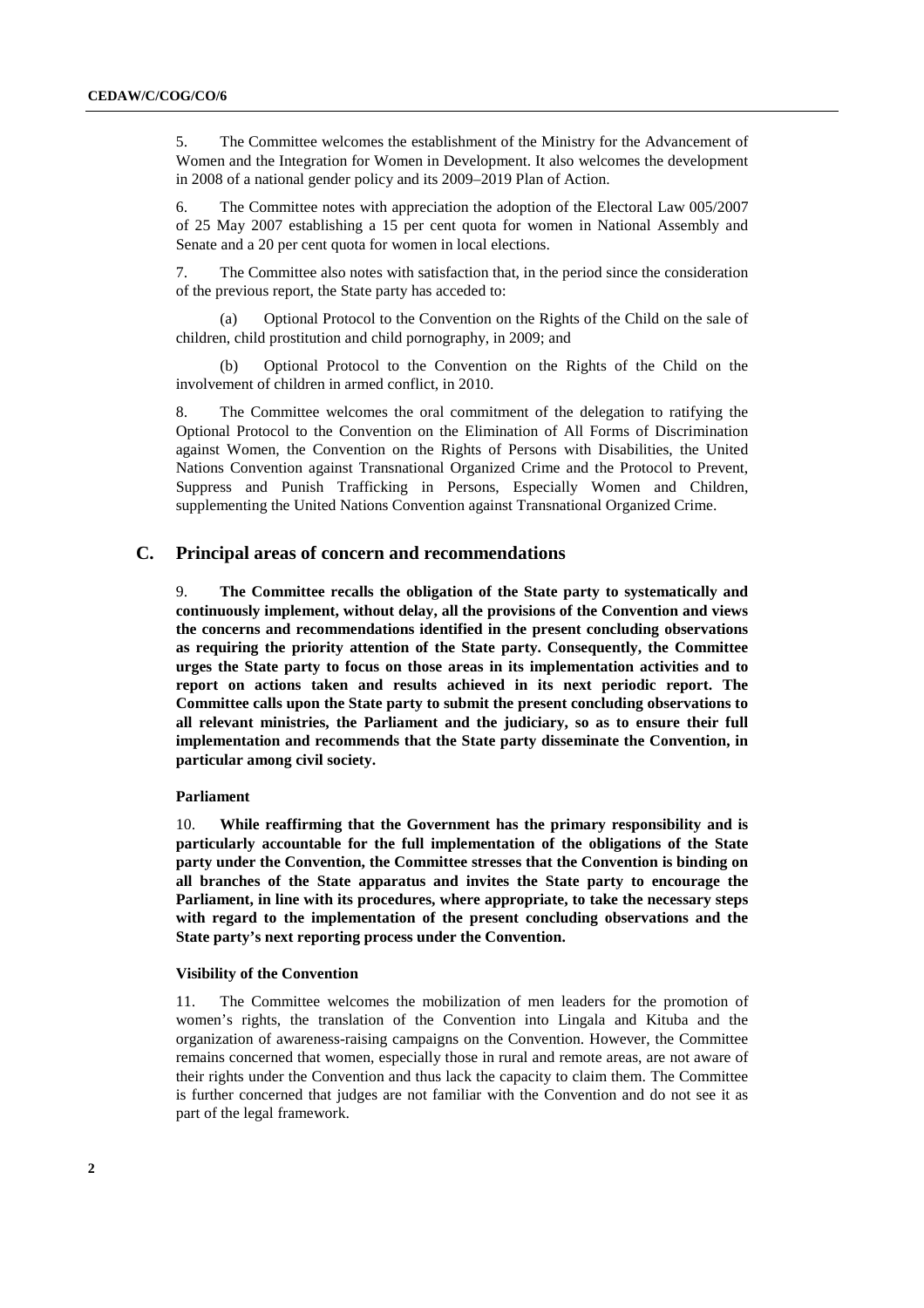12. **The Committee urges the State party to:** 

**(a) Enhance women's awareness of their rights and the means to enforce them through, inter alia, legal literacy programmes, and ensure that information on the Convention is provided to all women and men through the use of all appropriate means, including the media; and** 

**(b) Give strong emphasis on the Convention in the legal education and training of judges, prosecutors and lawyers, so that a legal culture supportive of women's equality with men and non-discrimination on the basis of sex is firmly established in the State party.** 

#### **Definition of discrimination against women**

13. While noting that discrimination on the basis of sex is prohibited in article 8 of the Constitution, the Committee reiterates its concern (A/58/38, para. 158) that this provision has not been incorporated into other legislation and does not cover discrimination by public and private actors, as required in article 2 of the Convention.

14. **The Committee recommends that the State party incorporate into its legislation a clear definition of all forms of discrimination against women, covering both direct and indirect discrimination, in accordance with articles 1 and 2 of the Convention.** 

#### **Legislative framework**

15. The Committee is deeply concerned about the long delay in bringing domestic provisions in line with the Convention and about the delegation's statement that the commission in charge of reviewing discriminatory provisions lacked sufficient resources. The Committee is particularly concerned about the existence of discriminatory legal provisions in the Family Code, the Penal Code and tax law, and the absence of laws on violence against women and trafficking. It is further concerned about the persistence of discriminatory customary practices and local traditions, especially in rural and remote areas, including "pre-marriage" authorized before the legal age for marriage and levirate, the existence of discrimination with regard to inheritance and property rights and the persistence of traditional justice mechanisms that discriminate against women.

#### 16. **The Committee urges the State party to:**

**(a) Significantly increase, without delay, the financial resources allocated to the commission in charge of reviewing discriminatory provisions and provide it with adequate human and technical resources, including by seeking technical support from the international community;** 

**(b) Finalize within a clear time frame and without delay the legislative reform in order to bring domestic provisions into line with the Convention, ensure that all discriminatory provisions are reviewed and repealed, especially the discriminatory provisions contained in the Family Code, Penal Code and tax law, in order to achieve de jure equality and to enable de facto equality for women in compliance with the State party's obligations under the Convention;** 

**(c) Enact, without delay, a comprehensive law on violence against women and a law on trafficking; and** 

**(d) Undertake large-scale awareness-raising campaigns for local and religious leaders and the population in general, especially in rural areas on the precedence of national law over discriminatory customary practices and local traditions.**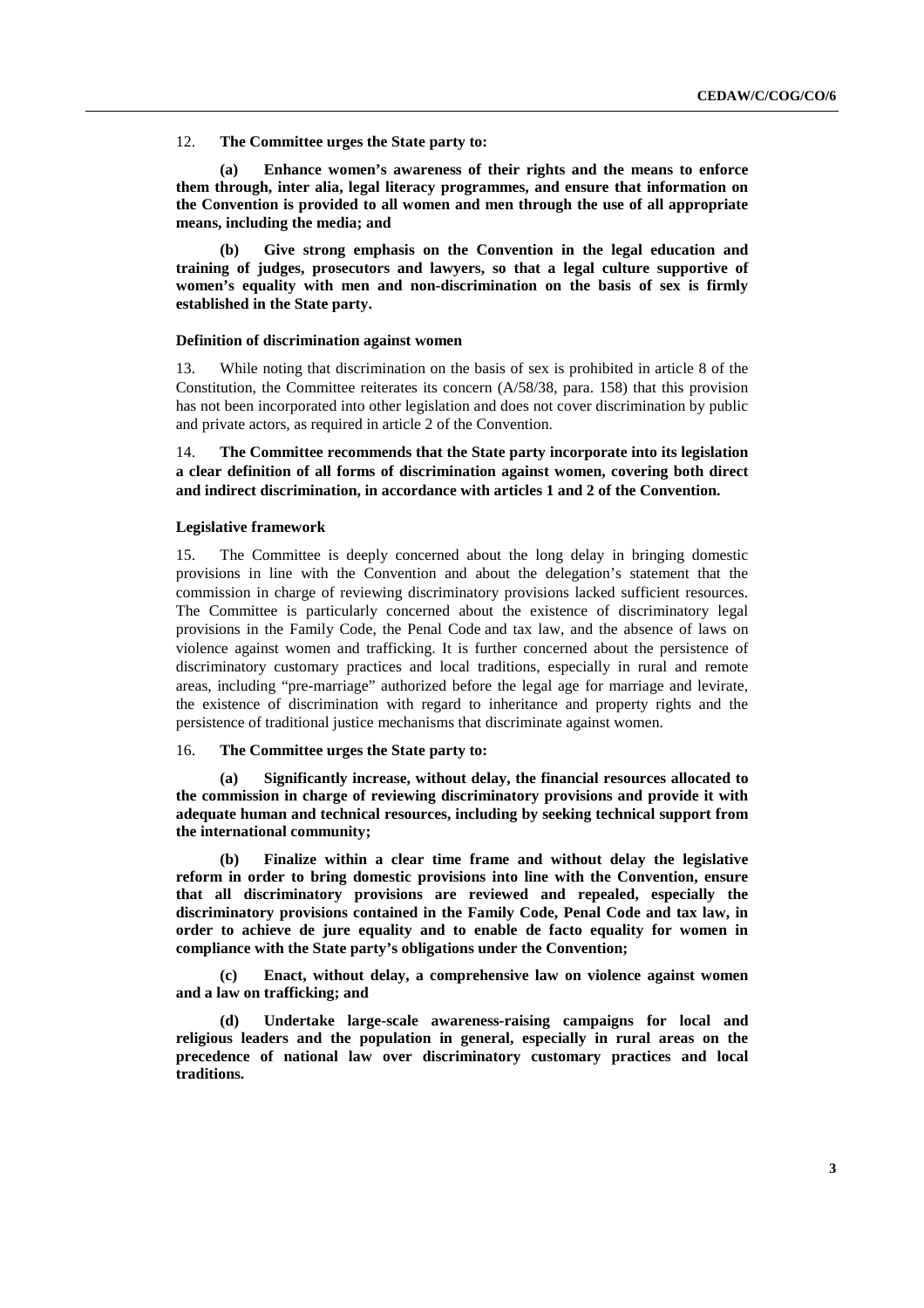#### **Legal complaint mechanisms**

17. While noting the delegation's statement that an audit of the judiciary system is planned, the Committee expresses its concern about the multiple factors that prevent women from effectively accessing justice, such as poverty, the lack of legal literacy, the insufficient number of courts and tribunals, the lack of training of judges, lawyers, prosecutors and NGOs on discrimination against women and the persistence of traditional justice mechanisms that are discriminatory against women.

#### 18. **The Committee recommends that the State party:**

**(a) Develop a comprehensive policy aimed at strengthening the judicial system including by enhancing logistical and human resources as well as the number of courts and tribunals;** 

**(b) Facilitate women's access to justice including by providing free legal aid to women without sufficient means;** 

**(c) Implement legal literacy programmes and provide systematic training to judges, lawyers, prosecutors, the police and NGOs on the application of legislation prohibiting discrimination, in light of its obligations under the Convention; and** 

**(d) Take measures to sensitize the public on the importance of addressing violations of women's rights through judicial rather than traditional justice mechanisms, with the aim to abandon the use of discriminatory practices and to ensure that victims have access to effective remedies and reparations.** 

#### **National machinery for the advancement of women**

19. While welcoming the establishment in 2005 of the Ministry for the Advancement of Women and the Integration for Women in Development and the development in 2008 of a National Gender Policy, the Committee remains deeply concerned about the extremely low percentage of the national budget allocated to gender issues and the lack of involvement of other ministries in these issues. The Committee is also concerned about the absence of a strategy to integrate women in development. It is further concerned about the lack of sexdisaggregated data necessary to assess the impact and effectiveness of policies and programmes aimed at mainstreaming gender equality and enhancing women's enjoyment of their human rights.

20. **In accordance with its general recommendation No. 6 and the guidance provided in the Beijing Platform for Action, the Committee urges the State party to:** 

**(a) Raise awareness of decision-makers on the empowerment of women as a mean to advance democracy, combat poverty and implement sustainable development;** 

**(b) Strengthen the national machinery for the empowerment of women at the national and local levels by:** 

**(i) Promoting an institutional network covering a large part of the country;** 

**(ii) Significantly increasing the financial resources of the national machinery for the empowerment of women and allocating a higher percentage of the national budget and the international funding to gender issues; and** 

Providing it with the necessary human and technical resources for its **effective functioning in all areas of women empowerment; this should, in particular, include capacity for enhanced cooperation with civil society; and** 

- **(iv) Strengthening the capacity of its staff;**
- **(c) Promote gender mainstreaming throughout all governmental bodies;**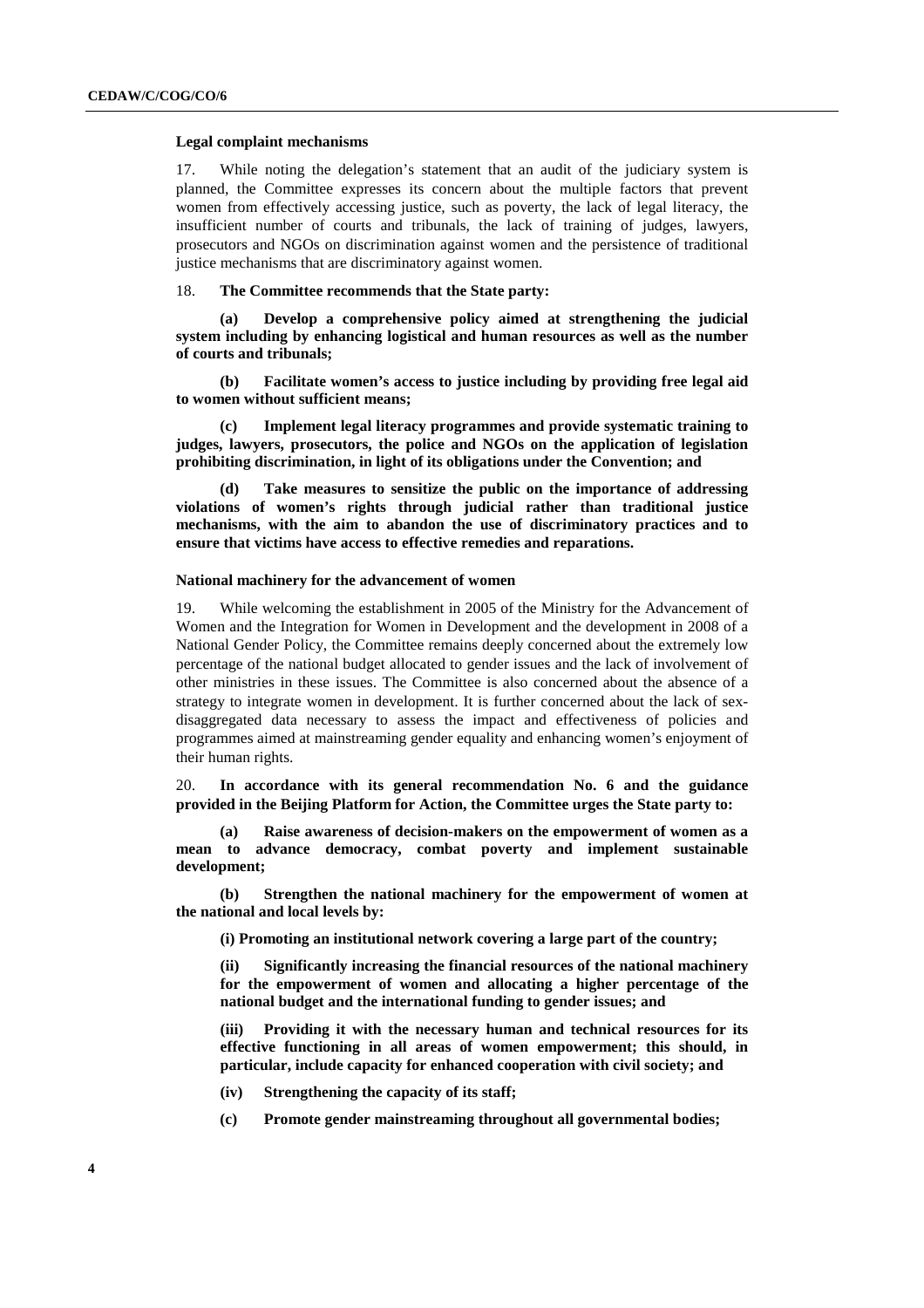**(d) Incorporate a result-oriented approach, including specific indicators and targets, in the National Gender Policy;** 

**(e) Develop a strategy to integrate women in development with a resultoriented approach; and** 

**(f) Develop a comprehensive gender indicator system to improve the collection of sex-disaggregated data necessary to assess the impact and effectiveness of policies and programmes aimed at mainstreaming gender equality and enhancing women's enjoyment of their human rights. In this regard, the Committee draws the State party's attention to the Committee's general recommendation No. 9 (1989) on statistical data concerning the situation of women and encourages the State party to seek technical assistance from relevant United Nations agencies and to enhance its collaboration with women's associations on the ground that could assist in securing the collection of accurate data.** 

#### **Stereotypes and harmful practices**

21. While noting that the delegation was aware of the obstacles that stereotypes represent for the advancement of women and that the State party organized awarenessraising campaigns on the role and place of women in the family and in the society, the Committee expresses its deep concern at the persistence of adverse cultural norms, practices and traditions as well as patriarchal attitudes and deep-rooted stereotypes regarding the roles, responsibilities and identities of women and men in the family and society. It notes that stereotypes contribute to the persistence of violence against women as well as harmful traditional practices, including levirate and other abusive widowhood rites, female genital mutilation practiced in certain communities, pre-marriage authorized before the legal age for marriage and polygamy. The Committee expresses its deep concern that the State party has not taken sufficient sustained and systematic action to modify or eliminate stereotypes and negative cultural values and harmful traditional practices.

#### 22. **Recalling that combating stereotypes is one of the most important factors of social advancement, the Committee recommends that the State party:**

**(a) Put in place, without delay, a comprehensive strategy with resultoriented approach to eliminate harmful traditional practices and stereotypes that discriminate against women, in conformity with articles 2 (f) and 5 (a) of the Convention. Such measures should include concerted efforts, in a clear timeframe and in collaboration with civil society, to educate and raise awareness about this subject, targeting women and men at all levels of society, and should involve the school system, the media as well as community and religious leaders;** 

**(b) Address harmful traditional practices such as levirate and other abusive widowhood rites, female genital mutilation, pre-marriages before the legal age for marriage and polygamy, including by adopting legal provisions prohibiting these practices; and** 

**(c) Undertake an assessment of the impact of those measures in order to identify shortcomings, and improve them accordingly in a clear timeframe.** 

#### **Violence against women**

23. While noting that the delegation was fully aware of the importance of combating violence against women, the Committee remains deeply concerned about:

The high prevalence of violence against women and girls, including domestic violence and sexual harassment in the family, at school, at work and in public spaces; and the practice of female genital mutilations in some communities;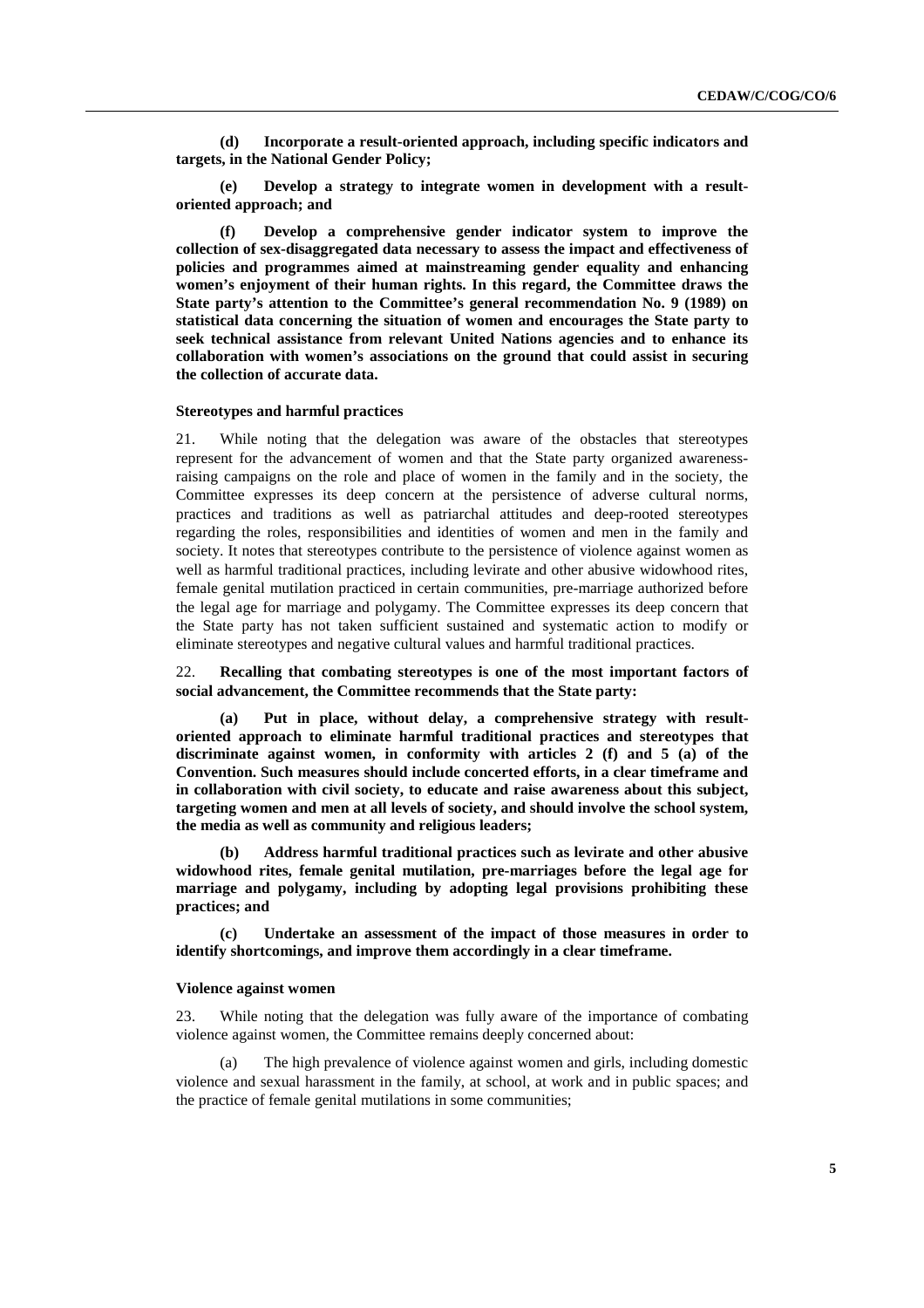(b) The delay in adopting a comprehensive law on violence against women, the absence of adequate sanctions for domestic violence, and the lack of legal provisions criminalizing female genital mutilation and marital rape and prohibiting sexual harassment;

The absence of a comprehensive strategy to combat all forms of violence against women and the limited awareness-raising campaigns undertaken in this regard;

(d) The lack of training for the police, lawyers, health and social workers, the judiciary and the public at large on violence against women;

(e) The limited number of cases of gender-based violence reported due to cultural taboos;

(f) The limited number, capacity and resources of shelters, counseling and rehabilitation services; and

(g) The absence of data on prosecution and conviction rates in relation to violence against women.

24. **The Committee urges the State party to:** 

**(a) Adopt within a clear timeframe a comprehensive law addressing violence against women, which prohibits and introduces adequate sanctions for domestic violence and sexual harassment and criminalizes female genital mutilation and marital rape;** 

**(b) Adopt, without delay, a comprehensive strategy and an emergency plan of action against gender-based violence;** 

**(c) Significantly increase its awareness-raising and education efforts, targeted at both men and women, with the support of civil society organizations, in order to combat violence against women, including women from minority groups;** 

**(d) Encourage women and girls victims of violence to report cases to the police, by raising awareness about the criminal nature of such acts, de-stigmatizing victims and training the police, law enforcement and medical personnel on standardized, gender-sensitive procedures for dealing with victims and effectively investigating complaints;** 

**(e) Ensure effective access of women to courts and tribunals and prosecute all acts of violence against women, including domestic violence and sexual harassment, upon complaint by the victim or** *ex officio***, and adequately punish perpetrators;** 

**(f) Strengthen victim assistance and rehabilitation through the setting up of a comprehensive care system for victims of gender-based violence, including measures to provide them with free legal aid, medical and psychological support, and shelters, counseling and rehabilitation services; and** 

**(g) Collect disaggregated data on the number of complaints, prosecutions and convictions, and on the sentences imposed on perpetrators of sexual and genderbased violence and include such data in its next report.** 

#### **Violence against women in conflict**

25. The Committee is deeply concerned about the very high number of women victims of rape during the conflicts; the impunity enjoyed by the perpetrators of such crimes; and the absence, in the post-conflict period, of an environment conducive to prosecution of sexual violence perpetrated during the conflicts.

26. **The Committee urges the State party to take comprehensive measures to provide medical and psychological support to women victims of sexual violence**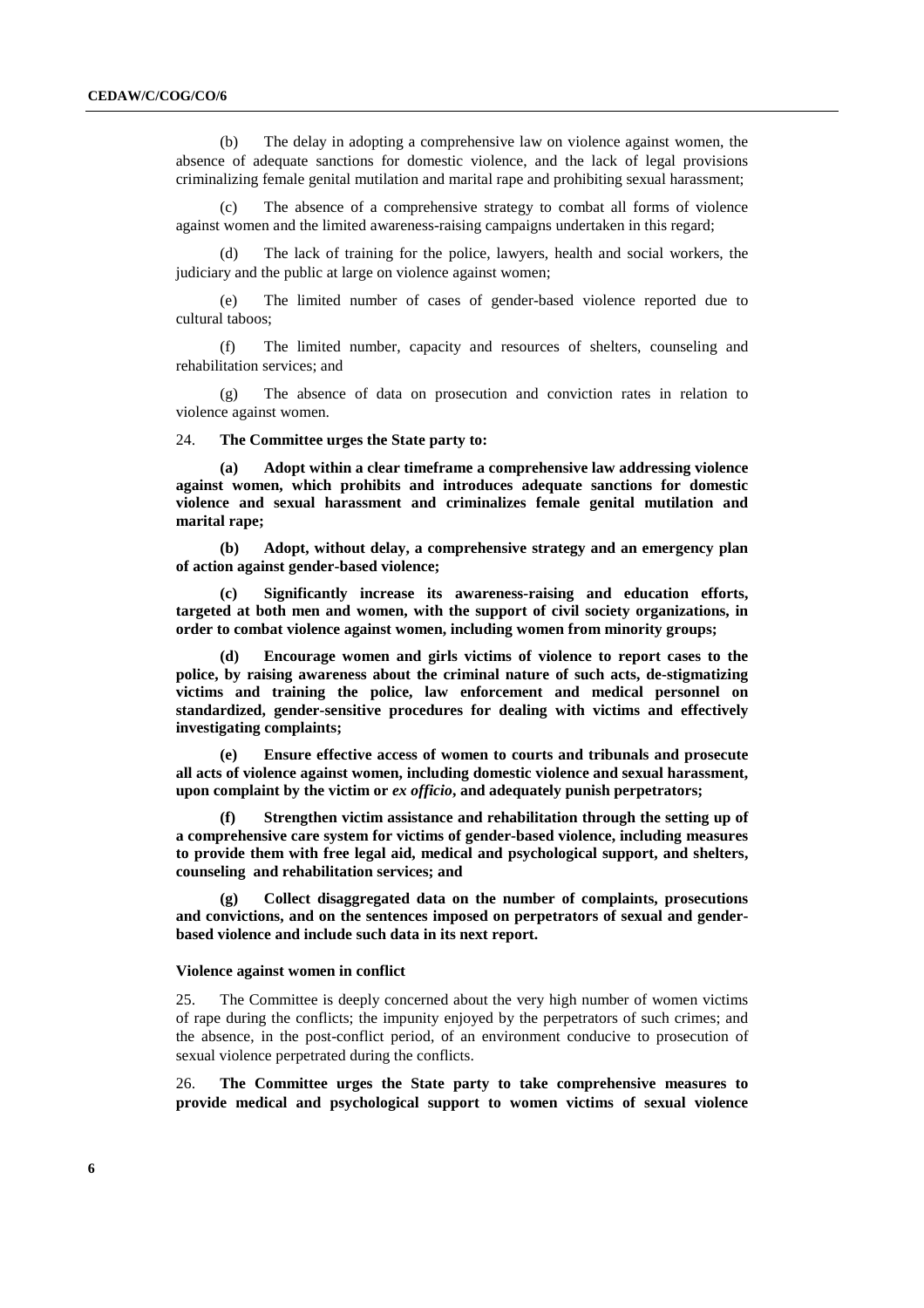**committed during the conflicts, and to establish counselling centres for women to address their traumatic experiences, specifically with regard to sexual violence.** 

#### **Trafficking and exploitation of prostitution**

27. The Committee welcomes the cooperation agreement signed on 20 September 2011 with Benin to combat trafficking. However, it is concerned about the lack of data on trafficking in women and girls in the State party. Given the high rates of prostitution of women and girls in the country, the Committee is particularly concerned about the lack of information on exploitation of women in prostitution. The Committee is further concerned about the absence of a comprehensive law and strategy aimed at combating trafficking in human beings.

28. **The Committee recommends that the State party:** 

**(a) Carry out a study to investigate the scope, extent and causes of human trafficking and forced prostitution, particularly of women and girls, including through the collection and analysis of data on trafficking and exploitation of women in prostitution, and provide information on the results of the study, along with sexdisaggregated data, in its next periodic report;** 

**(b) Adopt a comprehensive law on trafficking which fully complies with article 6 of the Convention to strengthen mechanisms for the investigation, prosecution and punishment of trafficking offenders;** 

**(c) Increase international, regional and bilateral cooperation with countries of origin, transit and destination to prevent trafficking through information exchange and to harmonize legal procedures aiming at prosecution and punishment of traffickers;** 

**(d) Carry out a comprehensive approach in addressing the question of prostitution, including exit programmes for women and girls who wish to leave prostitution;** 

**(e) Address the root causes of prostitution of women and girls, including poverty, in order to eliminate the vulnerability of women and girls to sexual exploitation and trafficking and undertake efforts for the rehabilitation and social reintegration of victims;** 

**(f) Ratify, without delay, the United Nations Convention against transnational organized crime and the Palermo Protocol to prevent, suppress and punish trafficking in persons, especially women and children; and** 

**(g) Ratify the African Union Convention for the Protection and Assistance of Internally Displaced Persons in Africa (Kampala Convention).** 

#### **Participation in political and public life**

29. The Committee welcomes the adoption of the electoral law 005/2007 of 25 May 2007 providing for a 15 percent quota for women at the legislative and senatorial elections and a 20 percent quota for women at local election and the amendment of the law on political parties in 2006 to encourage women participation in political life and in elections as voters and candidates. The Committee also welcomes the preparation of a draft law on parity at elected and administrative positions, and the establishment of a Centre for the promotion of women in political life. However, the Committee is concerned about the remaining low participation of women in political and public life, especially within the Parliament, the Government, the departmental and communal councils, the judiciary and the diplomatic service.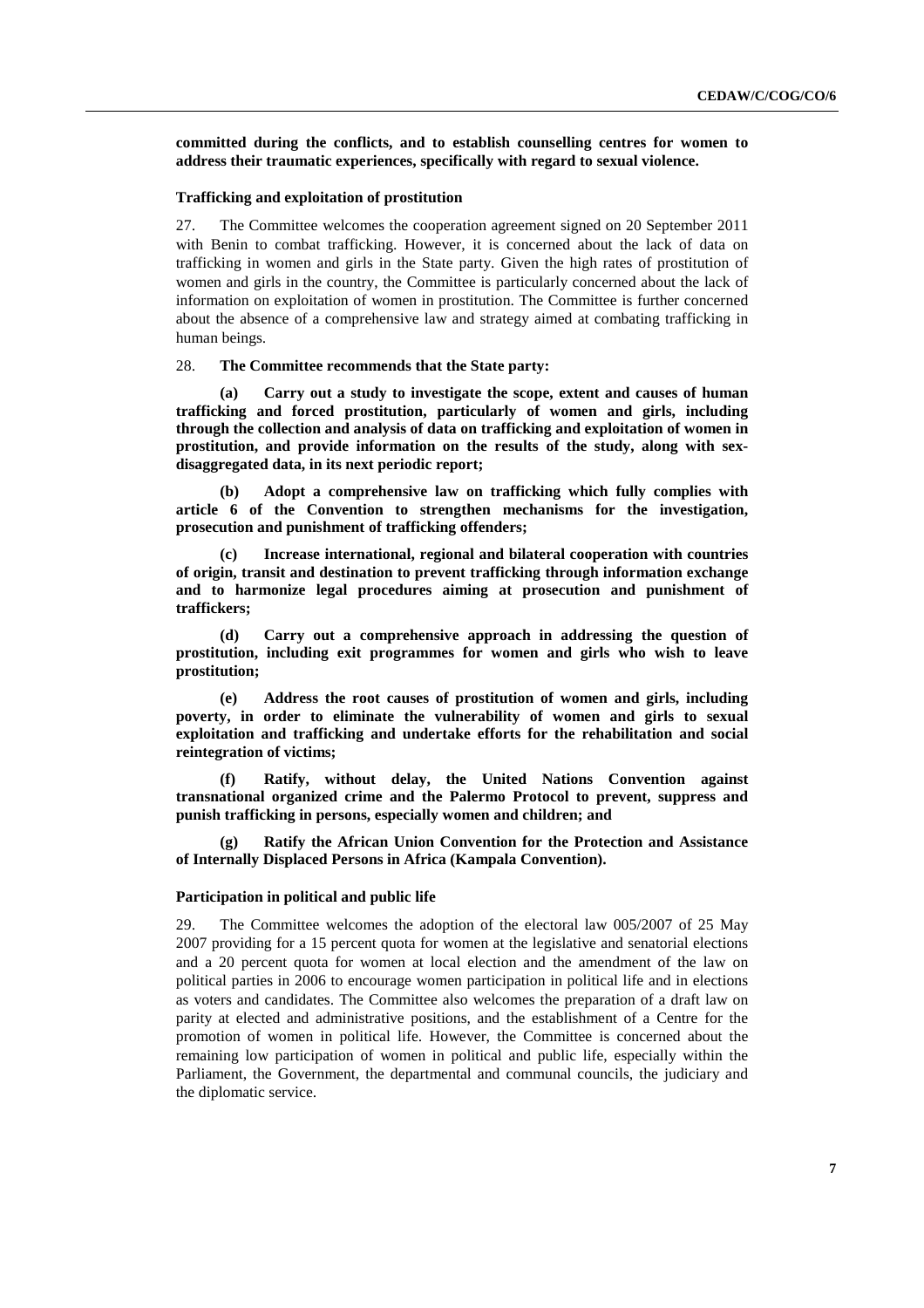- 30. **The Committee recommends that the State party:** 
	- **(a) Prioritize the adoption of the draft law on parity;**

**(b) Increase the quota of 15 percent representation and ensure that the new quota is in force for the legislative election of June 2012 and the local election of 2013;** 

**(c) Ensure access of women to all areas of public life, in particular in the government, the departmental and communal councils and the judiciary and the diplomatic service, including at high levels of decision-making;** 

Implement awareness-raising activities for the society as a whole about **the importance of women's participation in decision-making and develop targeted training and mentoring programmes on leadership and negotiation skills for present and potential women candidates and women holding public office; and** 

**(e) Carefully monitor the effectiveness of measures taken and results achieved to ensure women's greater participation in political and public life.** 

#### **Education**

31. The Committee welcomes the free education for pupils from 6-16 years of age, the carrying-out of adult literacy programmes and awareness-raising campaigns on the importance of girls' education, and the revision of stereotypes contained in school textbooks. However, the Committee is concerned at the persistence of structural and other barriers to quality education, which constitute particular obstacles to the education of girls and young women, such barriers include, among others, early pregnancy, parents' giving priority to their sons' education, indirect cost of schooling, and the negative impact of harmful traditional practices, such as pre-marriages before the legal age for marriage, on girls' education. The Committee is particularly concerned about the high drop-out rates of girls at all levels of education, in particular at the secondary and tertiary levels, the persistence of stereotypes in school textbooks, and the lower literacy rate of women compared to men.

#### 32. **The Committee invites the State party to:**

Raise awareness among communities, families, students, teachers and **officials, especially men, about the importance of women's and girls' education;** 

**(b) Ensure de facto equal access of girls and young women to all levels of education and retain girls in schools including by providing public scholarships for girls and incentives for parents to send their daughters to school and enabling young women to return to school after pregnancy;** 

**(c) Provide technical and vocational training facilitating the professional insertion of girls who dropped out of school, also orienting them towards traditionally male dominated careers, e.g. in services, trade, logistics and innovative sectors;** 

**(d) Provide adequate educational opportunities for girls and boys with disabilities, including by integrating them into mainstream education;** 

**(e) Undertake a new revision of school textbooks to eliminate remaining stereotypes; and** 

**Strengthen its efforts to improve the literacy rate of women by strengthening adult literacy programmes, especially for women in rural areas.** 

#### **Employment**

33. While welcoming the existence of legal provisions providing for equal pay for work of equal value and provisions allowing paid maternity leave, the Committee is concerned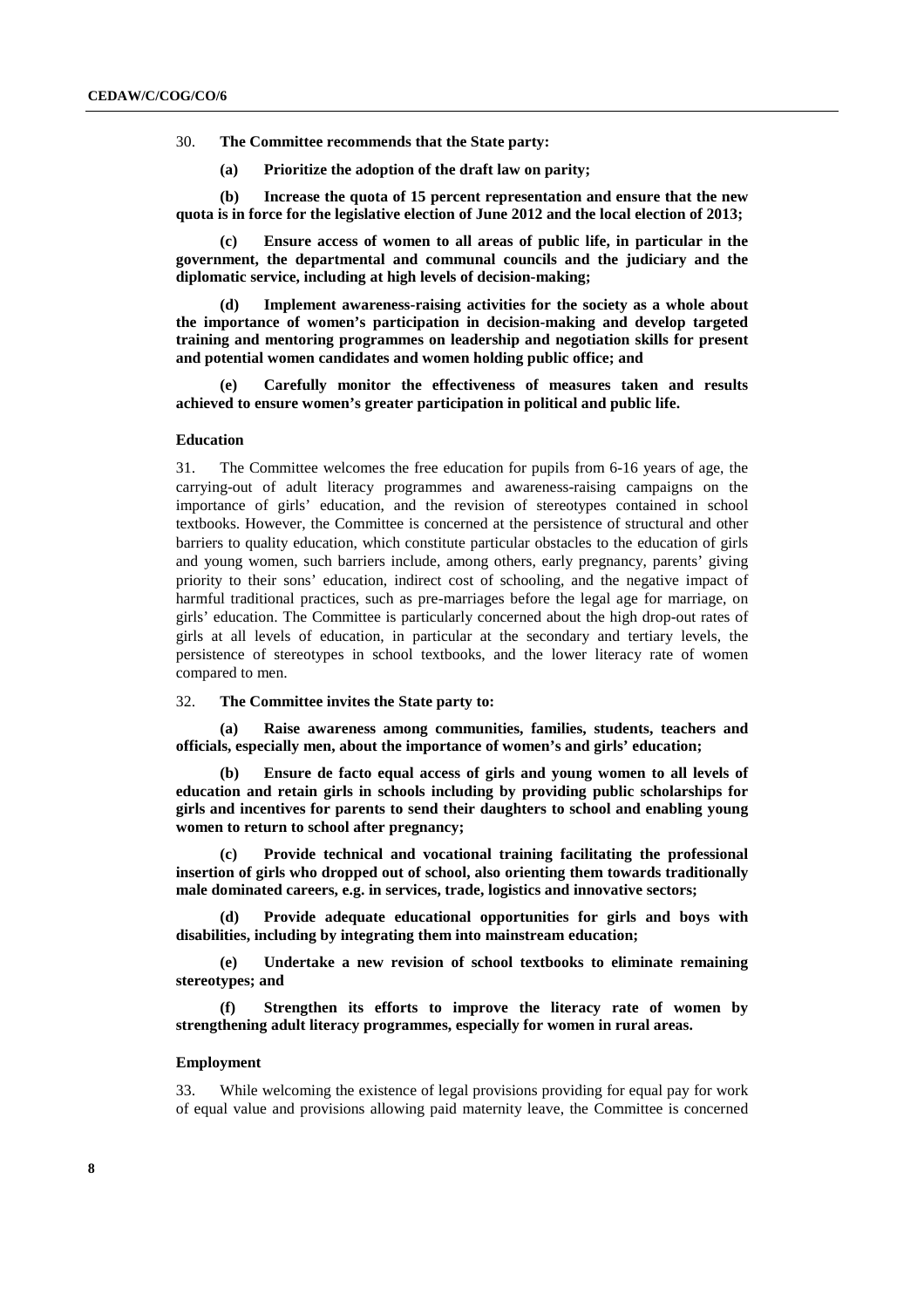about occupational segregation, the concentration of women in the informal economy with no social security or other benefits and the difficulties faced by women to access credit for starting small-scale businesses.

34. **The Committee recommends that the State party:** 

**(a) Take action to eliminate occupational segregation and intensify technical and vocational training for women, including in traditionally male-dominated fields;** 

**(b) Extend the national social security fund to informal sector workers, including women, or develop a separate national social protection scheme for those workers; and** 

**(c) Take concrete measures to expand women's access to microfinance and microcredit at low interest rates to enable women to engage in income-generating activities and to start their own businesses, including by putting up bond for poor women and favouring the setting up of cooperatives.**

## **Health**

35. The Committee welcomes the development of a road map to reduce maternal mortality in 2007, the 2009-2013 National Multisectoral Strategic Framework against HIV/AIDS and Sexually Transmitted Infections and the Programme for Prevention of Mother-to-child Transmission of HIV, and the adoption of the Law of 2010 authorizing awareness-raising on the use of contraceptives, Law No. 30-2011 of 3 June 2011 on the fight against HIV/AIDS and protection of the rights of the persons living with HIV/AIDS, and Decree No. 2008-128 of 23 June 2008 providing for free drugs against malaria for pregnant women. However, the Committee remains concerned about:

(a) The lack of health infrastructure and the insufficient human and financial resources provided to health;

(b) The persisting high levels of maternal mortality rates;

(c) The existence of sociocultural factors that remain obstacles to access by women, especially women from minority groups, to health services;

(d) The criminalization of abortion, except if pregnancy is harmful to the mother's life and/or health**,** which leads women to seek unsafe and illegal abortions, and in some cases, to commit infanticides;

(e) The lack of sufficient information provided to women on sexual and reproductive health and rights and family planning;

(f) The low rate of contraceptives use; and

(g) The disproportionately high number of women infected with HIV/AIDS.

36. **In line with its general recommendation No. 24 (1999) on women and health, the Committee calls on the State party to:** 

**(a) Ensure, with the support of the relevant United Nations agencies, that adequate funding is provided to health-care services, and that the number of healthcare facilities and trained health-care providers and personnel is increased;** 

**(b) Strengthen its efforts to reduce the incidence of maternal mortality and eliminate its causes;** 

**(c) Address the obstacles to women's access to health care, including sociocultural norms, that constitute a risk to women;**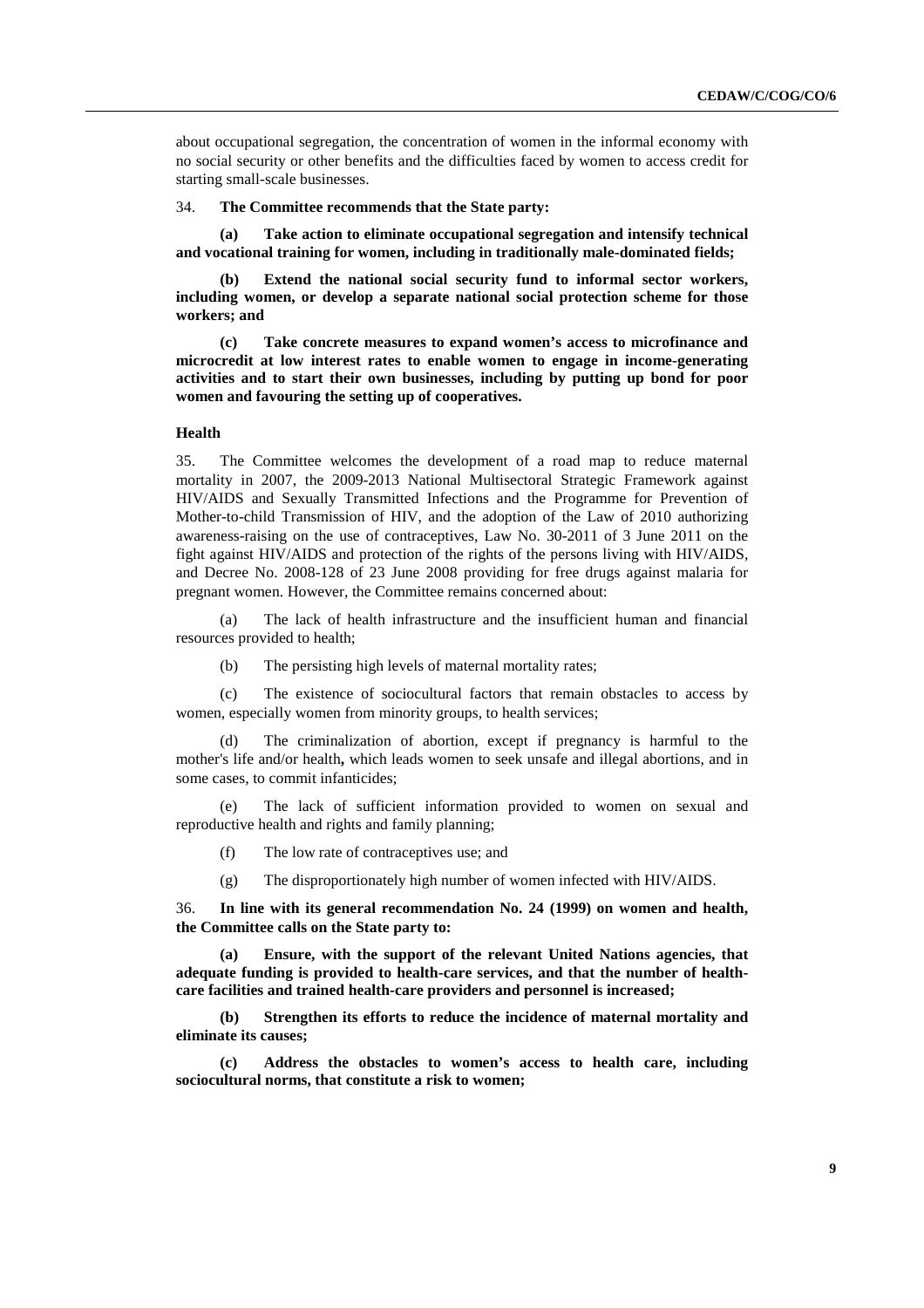**(d) Ensure the provision of skilled medical aid and health facilities to women and girls suffering from health complications due to unsafe abortion and consider reviewing the law relating to abortion for unwanted pregnancies with a view to removing punitive provisions imposed on women who undergo abortion, in line with the Committee's general recommendation 24 (1999) on women and health;** 

**(e) Widely promote education on sexual and reproductive health and rights, including by:** 

**(i) Undertaking large-scale awareness-raising campaigns for the population in general with special attention to early pregnancy and the importance of using contraceptives for family planning and the prevention of sexually transmitted diseases, including HIV/AIDS;** 

**(ii) Integrating effective and age-appropriate education on sexual and reproductive health and rights at all school levels and incorporating it into the school curricula;** 

**(f) Ensure that all women and girls have free and adequate access to contraceptives, sexual and reproductive health services, including in rural areas; and** 

**(g) Ensure the effective implementation of the national multisectoral strategic framework against HIV/AIDS and sexually transmitted infections (2009– 2013).** 

#### **Rural women**

37. While welcoming the adoption of the Poverty Reduction Strategy Paper (2008– 2010), which aims at reducing poverty by 2015, and the launching in 2006 and 2009 of the Rural Development Projects (PRODER), the Committee is concerned at the disadvantaged position of women in rural and remote areas, which is characterized by poverty, and their difficulties in accessing education and health and social services. The Committee is also concerned about the existence of discrimination with respect to ownership, sharing and inheritance of land and at the prevalence of customs and traditional practices that prevent widows from inheriting property, in particular in rural areas.

38. **The Committee recommends that the State party:** 

**(a) Take all necessary measures to significantly reduce poverty, especially in rural areas, including by increasing the resources allocated to reduction of poverty;** 

**(b) Pay special attention to the needs of rural women to ensure that they have access to health, education, clean water, sanitation services and incomegenerating projects;** 

**(c) Eliminate discrimination in ownership, sharing and inheritance of land; and** 

**(d) Address negative customs and traditional practices, especially in rural areas, that affect the enjoyment of the right to property by widows, including by undertaking large-scale awareness-raising campaigns on this subject for the population in general.** 

#### **Refugee women**

39. While welcoming the good cooperation between the State party and Office of the United Nations High Commissioner for Refugees (UNHCR), the Committee is concerned about the absence of a legal framework for the refugee-status-determination process; the lack of recognition of gender-related forms of persecution as a basis for refugee status and the absence of a gender-sensitive procedure. The Committee is further concerned about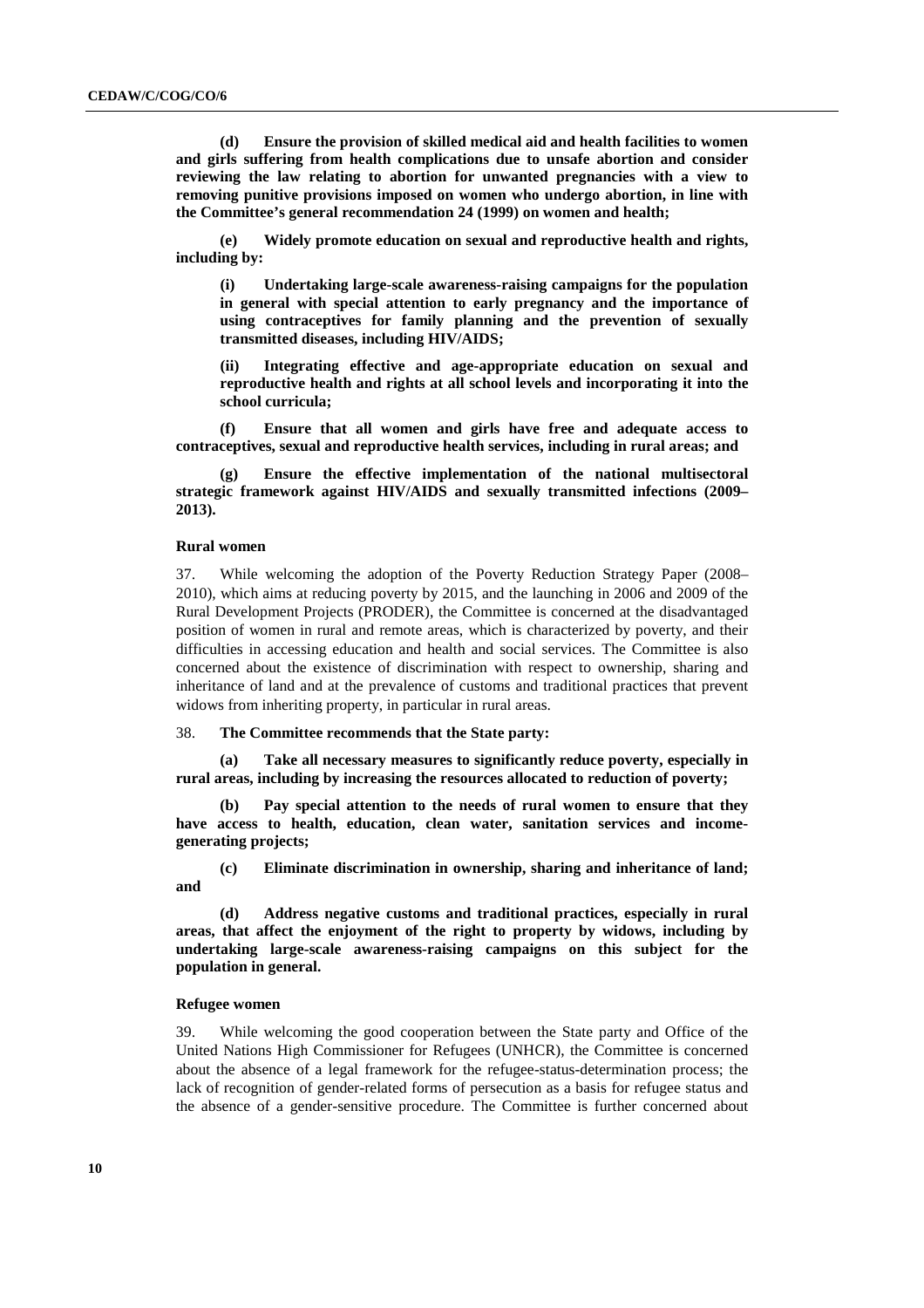reports that some refugee women and girls are subjected to sexual and gender-based violence and abuse and that victims have limited access to law enforcement mechanisms and justice.

40. **The Committee recommends that the State party:** 

**(a) Establish, within a clear time frame, a national legislative framework that improves the effectiveness and accuracy of the refugee-status-determination process, recognize gender-related forms of persecution as a basis for refugee status and ensure that women or girls seeking asylum alone or as part of a family are given an equal opportunity to present their asylum claim in a gender-sensitive procedure;** 

**(b) Address the situation of refugee women in Congo in particular with respect to the means used to protect these women from all forms of violence and the establishment of mechanisms for redress and rehabilitation, take steps to investigate, prosecute and punish all perpetrators of violence against refugee women, and continue to collaborate with the international community, especially UNHCR, in these efforts; and** 

**(c) Accede to the Convention on the Reduction of Statelessness and the Convention relating to the Status of Stateless Persons.** 

#### **Indigenous women**

41. While welcoming the adoption of the Law of 25 February 2011 prohibiting traffic and sexual exploitation of indigenous children and women, the Committee is concerned that indigenous women and girls are extremely vulnerable to sexual violence. It is further concerned about reports of discrimination against indigenous women by health workers. The Committee is also concerned that the State party did not provide adequate information on this issue.

42. **The Committee recommends that the State party:** 

**(a) Take, without delay, concrete actions to protect indigenous women and girls from all forms of violence, establish mechanisms for redress and rehabilitation and take steps to investigate, prosecute and punish all perpetrators of violence against them;** 

**(b) Pay special attention to the needs of indigenous women and girls to ensure that they have access, without discrimination, to health, education, clean water, sanitation services and employment; and** 

**(c) Provide information in the next periodic report on efforts undertaken in this regard and results achieved.** 

#### **Marriage and family relations**

43. The Committee is deeply concerned about the high prevalence of discriminatory legal provisions and negative customary practices related to marriage and family relations, which reflects the lack of advancement of the status of women in the society. The Committee is concerned about the delay of the State party in reviewing its discriminatory provisions on marriage and family relations and the existence of discriminatory provisions such as: the absence of the same minimum age of marriage for girls and boys (Family Code, art. 128), the choice of the residence of the family by the husband in the absence of mutual agreement (Family Code, art. 171), the lawfulness of polygamy (Family Code, arts. 121–136), the parental authority, which rests with the father (Family Code, art. 168) and the disproportionate sanction applied to women in case of adultery (Penal Code, arts. 336 and 337). The Committee is also concerned about the absence of criminalization of marital rape. It is further concerned about the prevalence of the practice of "pre-marriage" before the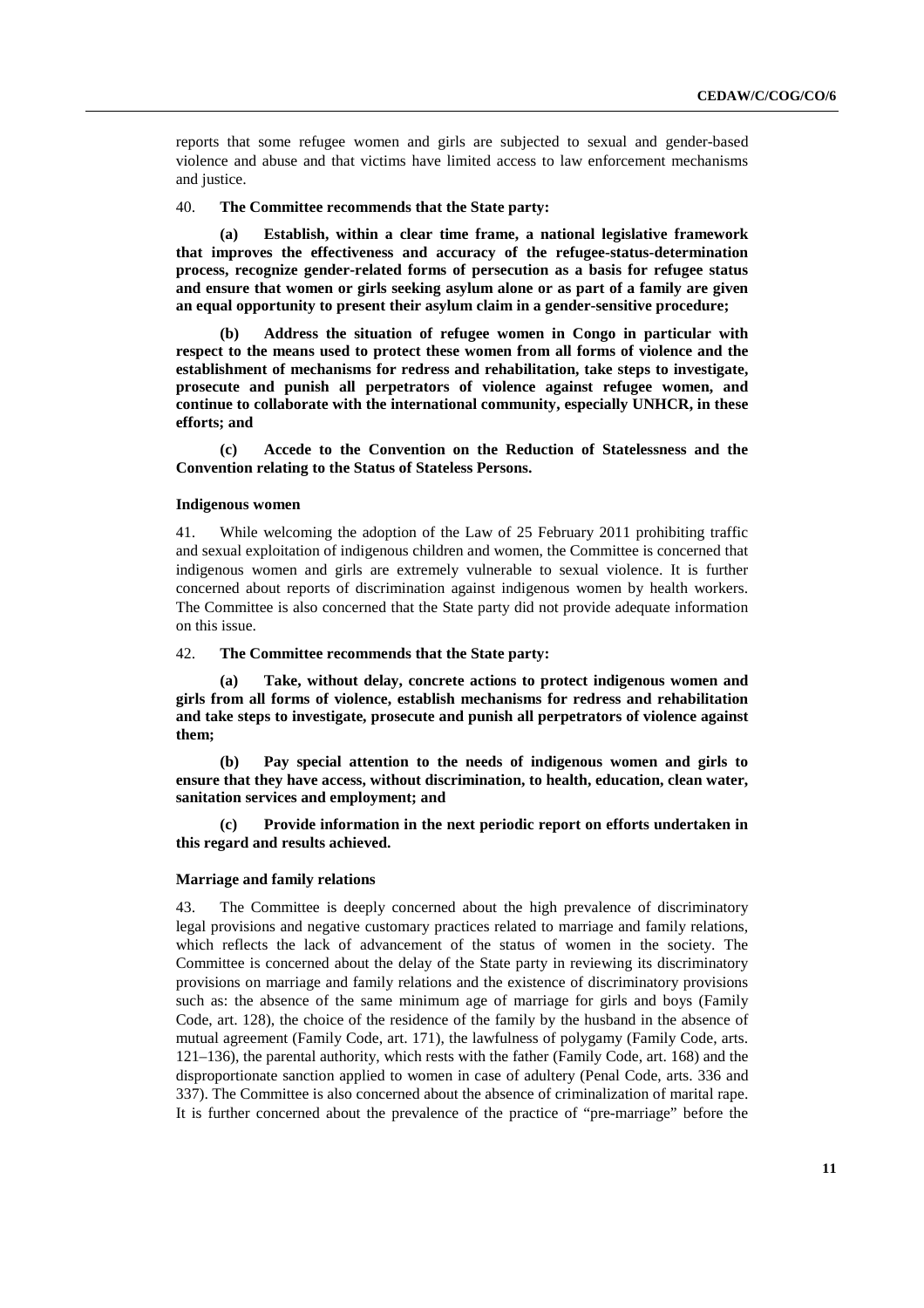legal minimum age for marriage, the practice of levirate, and customs and traditional practices that prevent widows from inheriting property.

44. **The Committee recalls article 16 of the Convention as well as its general recommendation No. 21 (1994) on equality in marriage and family relations and urges the State party to:** 

**(a) Accelerate the legislative reform in order to review and amend, within a clear time frame, existing discriminatory provisions to bring them fully into line with articles 2 and 16 of the Convention; these provisions include the absence of the same minimum age of marriage for girls and boys (Family Code, art. 128), the choice of the residence of the family by the husband in the absence of mutual agreement (Family Code, art. 171), the lawfulness of polygamy (Family Code, arts. 121–136); the parental authority, which rests with the father (Family Code, art. 171), and the disproportionate sanction applied to women in case of adultery (Penal Code, arts. 336 and 337);** 

**(b) Adopt legal provisions that prohibit levirate and bring the minimum age for pre-marriage in line with the legal age for marriage, and take measures to eliminate practices which prevent widows from inheriting property;** 

**(c) Sensitize religious and traditional groups and leaders on the importance of the review of discriminatory provisions and practices related to marriage and family relations and ensure their participation in it; and** 

**(d) Provide information in the next periodic report on efforts undertaken in this regard and results achieved.** 

#### **National human rights institution**

45. The Committee notes with satisfaction that the delegation committed to bringing the National Human Rights Commission (CNDH) into compliance with the Principles relating to the status of national institutions for the promotion and protection of human rights (Paris Principles). However, the Committee remains concerned about the absence of full compliance of CNDH with the Paris Principles, due to, inter alia, the absence of legislation on the selection and appointment process of its members and the insufficient resources allocated to it. The Committee is further concerned about the low participation of women in the Commission.

#### 46. **The Committee recommends that the State party:**

**(a) Ensure that the National Human Rights Commission is in compliance with the Paris Principles and is provided with sufficient resources, independent commissioners, a broad human rights mandate and a specific mandate on gender equality; and** 

**(b) Ensure that the composition and activities of the National Human Rights Commission are gender-sensitive.** 

 **Optional Protocol and amendment to article 20, paragraph 1, of the Convention** 

47. **The Committee encourages the State party to ratify the Optional Protocol to the Convention and to accept, as soon as possible, the amendment to article 20, paragraph 1, of the Convention concerning the meeting time of the Committee.** 

#### **Beijing Declaration and Platform for Action**

48. **The Committee urges the State party, in the implementation of its obligations under the Convention, to fully utilize the Beijing Declaration and Platform for Action,**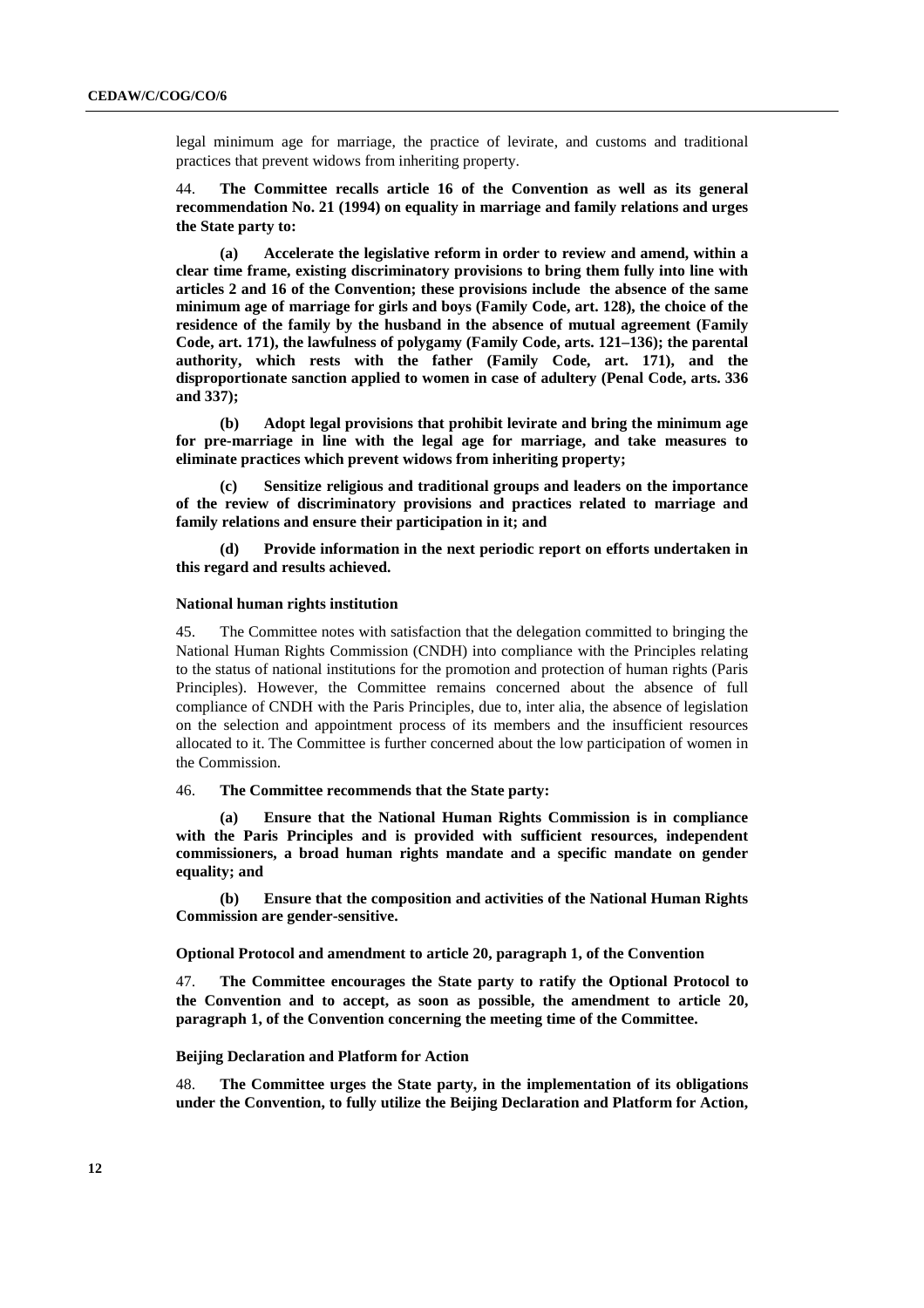**which reinforce the provisions of the Convention, and requests the State party to include information thereon in its next periodic report.** 

#### **Millennium Development Goals**

49. **The Committee emphasizes that full and effective implementation of the Convention is indispensable for achieving the Millennium Development Goals. It calls for the integration of a gender perspective and explicit reflection of the provisions of the Convention in all efforts aimed at the achievement of the Millennium Development Goals and requests the State party to include information thereon in its next periodic report.** 

#### **Dissemination**

50. **The Committee requests the wide dissemination in Congo of the present concluding observations in order to make the people, Government officials, politicians, parliamentarians and women's and human rights organizations aware of the steps that have been taken to ensure de jure and de facto equality of women and the further steps that are required in that regard. The Committee recommends the use of innovative and creative means of communication adapted to the high levels of illiteracy in the country so as to ensure that the present concluding observations are widely disseminated at the local community level. The Committee requests the State party to continue to disseminate widely, in particular to women's and human rights organizations, the Committee's general recommendations, the Beijing Declaration and Platform for Action and the outcome of the twenty-third special session of the General Assembly on the theme "Women 2000: gender equality, development and peace for the twenty-first century".** 

#### **Ratification of other treaties**

51. **The Committee notes that the adherence of Congo to the nine major international human rights instruments\* would enhance the enjoyment by women of their human rights and fundamental freedoms in all aspects of life. The Committee therefore encourages Congo to consider ratifying the treaties to which it is not yet a party, i.e., the International Convention on the Protection of the Rights of All Migrant Workers and Members of Their Families; the International Convention for the Protection of All Persons from Enforced Disappearance; and the Convention on the Rights of Persons with Disabilities.** 

#### **Follow-up to concluding observations**

 $\overline{a}$ 

52. **The Committee requests the State party to provide, within two years, written information on the steps undertaken to implement the recommendations contained in paragraphs 20 (a), (b) and (c) and 24 (a), (b) and (d) above.** 

<sup>\*</sup> The International Covenant on Economic, Social and Cultural Rights; the International Covenant on Civil and Political Rights; the International Convention on the Elimination of All Forms of Racial Discrimination; the Convention on the Elimination of All Forms of Discrimination against Women; the Convention against Torture and Other Cruel, Inhuman or Degrading Treatment or Punishment; the Convention on the Rights of the Child; the International Convention on the Protection of the Rights of All Migrant Workers and Members of Their Families; the International Convention for the Protection of All Persons from Enforced Disappearance; and the Convention on the Rights of Persons with **Disabilities**